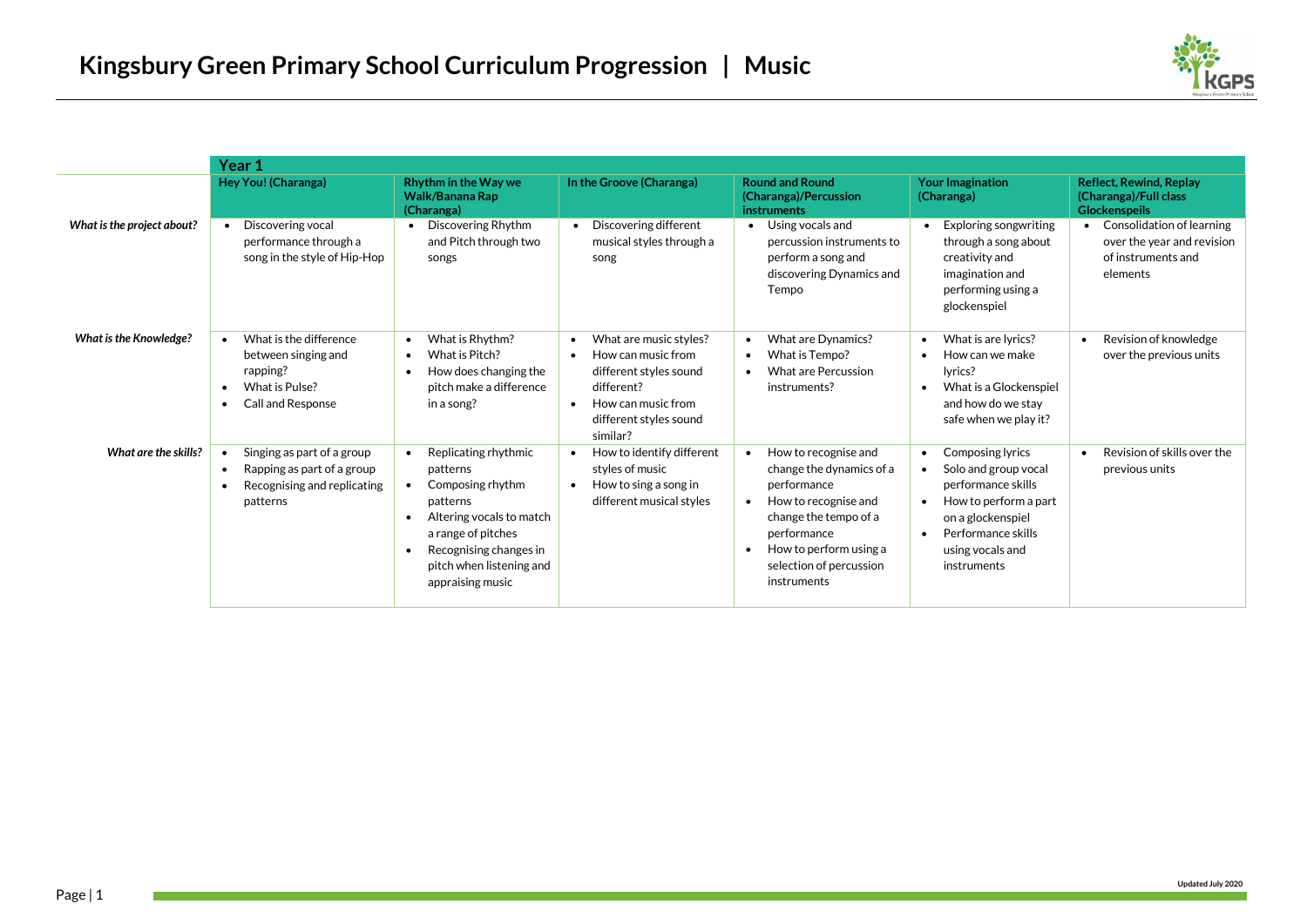

|                               | Year 2 |                                                                                                                                                                                       |           |                                                                                                                                           |                                     |                                                                                                                                                                                                 |           |                                                                                                                                               |                        |                                                                                                                                                |           |                                                                                           |
|-------------------------------|--------|---------------------------------------------------------------------------------------------------------------------------------------------------------------------------------------|-----------|-------------------------------------------------------------------------------------------------------------------------------------------|-------------------------------------|-------------------------------------------------------------------------------------------------------------------------------------------------------------------------------------------------|-----------|-----------------------------------------------------------------------------------------------------------------------------------------------|------------------------|------------------------------------------------------------------------------------------------------------------------------------------------|-----------|-------------------------------------------------------------------------------------------|
|                               |        | Hands, Feet, Heart (Charanga)                                                                                                                                                         |           | <b>Timbre/Sonority</b>                                                                                                                    |                                     | I wanna play in a band<br>(Charanga)                                                                                                                                                            |           | <b>Full class Recorders</b>                                                                                                                   |                        | <b>Friendship Song (Charanga)</b>                                                                                                              |           | <b>Reflect, Rewind, Replay</b><br>(Charanga)                                              |
| What is the project about?    |        | Discovering storytelling<br>focusing on songs from<br>South Africa                                                                                                                    |           | <b>Exploring Timbre using</b><br>vocals and instruments                                                                                   |                                     | Introduction to Rock<br>Music and its features in a<br>group performance.<br>Performing using vocals<br>and instruments                                                                         |           | The opportunity to learn<br>how to play the recorder<br>as a class. Reading<br>simplified notation                                            |                        | <b>Exploring storytelling</b><br>in a song based on<br>friendship and an<br>introduction to<br>Structure and Texture<br>in music               | $\bullet$ | Consolidation of learning<br>over the year and revision<br>of instruments and<br>elements |
| <b>What is the Knowledge?</b> |        | How can a song tell a story?<br>Revision of the elements of<br>music Pulse, Rhythm,<br>Dynamics, Tempo and Pitch<br>Revision of Call and<br>Response                                  | $\bullet$ | What is Timbre?<br>How can you tell the<br>difference between<br>voices?<br>How can you tell the<br>difference between<br>instruments?    | $\bullet$                           | What is Rock Music and<br>how is this different from<br>music we have already<br>learnt?<br>What is an instrumental<br>solo?                                                                    |           | What is a recorder?<br>How are wind<br>instruments played?<br>How do we control<br>dynamics and pitch on a<br>recorder?                       | $\bullet$<br>$\bullet$ | Revision of how songs<br>tell stories<br>What is Texture in<br>music?<br>What is Structure in<br>music?<br>What is a Chorus?                   |           | Revision of knowledge<br>over the previous units                                          |
| What are the skills?          |        | How to perform a song with<br>more than one part<br>How to lead and respond to<br>leaders in a performance<br>How improve a group<br>performance focusing on<br>the elements of music | $\bullet$ | How to identify<br>different Timbres using<br>vocals, instruments and<br>objects<br>How to describe and<br>distinguish between<br>timbres | $\bullet$<br>$\bullet$<br>$\bullet$ | How to perform using<br>vocals, body percussion<br>and instruments<br>Solo performance skills<br>using instruments<br>How to improve a solo<br>performance focusing on<br>the elements of music | $\bullet$ | How to control the sound<br>made on a recorder<br>How to play different<br>notes on a recorder<br>How to perform notation<br>using a recorder | $\bullet$<br>$\bullet$ | How to perform a song<br>with multiple textures<br>How to perform a song<br>with multiple textures<br>How to emphasise the<br>chorus of a song |           | Revision of skills over the<br>previous units                                             |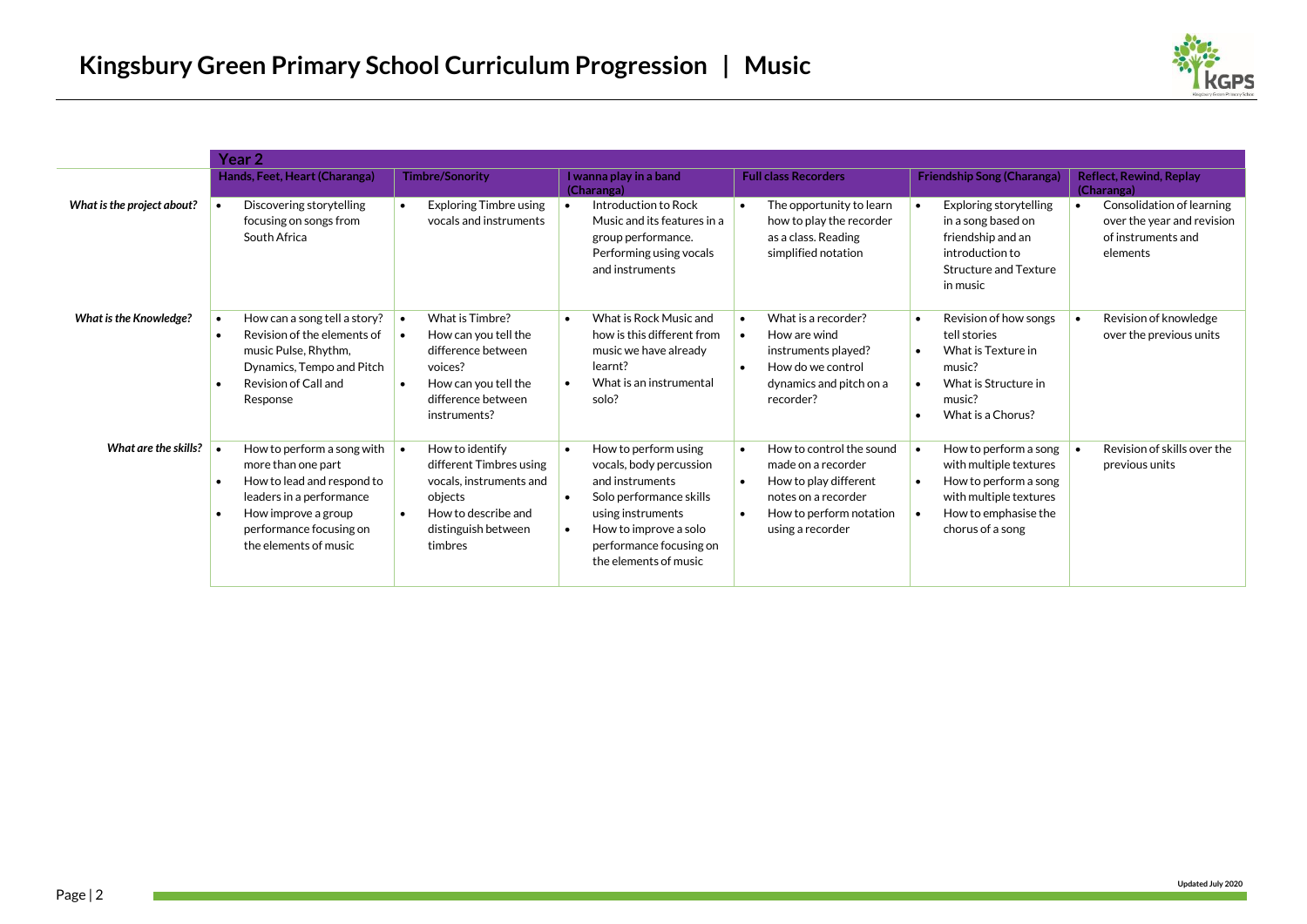

|                               | Year 3                                                                                                                                                                                                  |                                         |                                                                                                                                       |                                                                                              |
|-------------------------------|---------------------------------------------------------------------------------------------------------------------------------------------------------------------------------------------------------|-----------------------------------------|---------------------------------------------------------------------------------------------------------------------------------------|----------------------------------------------------------------------------------------------|
|                               | <b>Brent Music Service Wider Opportunities Scheme</b><br><b>Clarinet Project 1</b>                                                                                                                      | <b>BMS WOPS Clarinet Project 2</b>      | <b>Three Little Birds (Reggae)</b>                                                                                                    | <b>Graphic Notation</b>                                                                      |
| What is the project about?    | The opportunity to learn how to play the<br>clarinet as a class. A small number from each<br>class will be given the opportunity to further<br>study the clarinet for the rest of the academic<br>year. | Continuation of BMS WOPS 1              | The stylistic features of Reggae, its context<br>and how to compose and perform in the<br>Reggae style                                | Composing and performing graphic scores and<br>learning about different ways to notate music |
| <b>What is the Knowledge?</b> | The woodwind family of instruments and how<br>they work<br>The intricacies of a clarinet<br>Standard notation                                                                                           | Continuation of BMS WOPS 1              | The context of Reggae music including its<br>$\bullet$<br>origin and social impact<br>Who is Bob Marley?<br>٠<br>What is composition? | How can music be scripted?<br>What is notation?                                              |
| What are the skills?          | How to create a sound using a reeded<br>instrument<br>Clarinet performance skills<br>Reading simple notation<br>How to care for woodwind instruments                                                    | Continuation of BMS WOPS 1<br>$\bullet$ | Reading, Writing and performing using<br>$\bullet$<br>rhythm grid notation<br>Performance skills using a glockenspiel                 | Composing and performing using non-standard<br>notation<br>Reading standard notation         |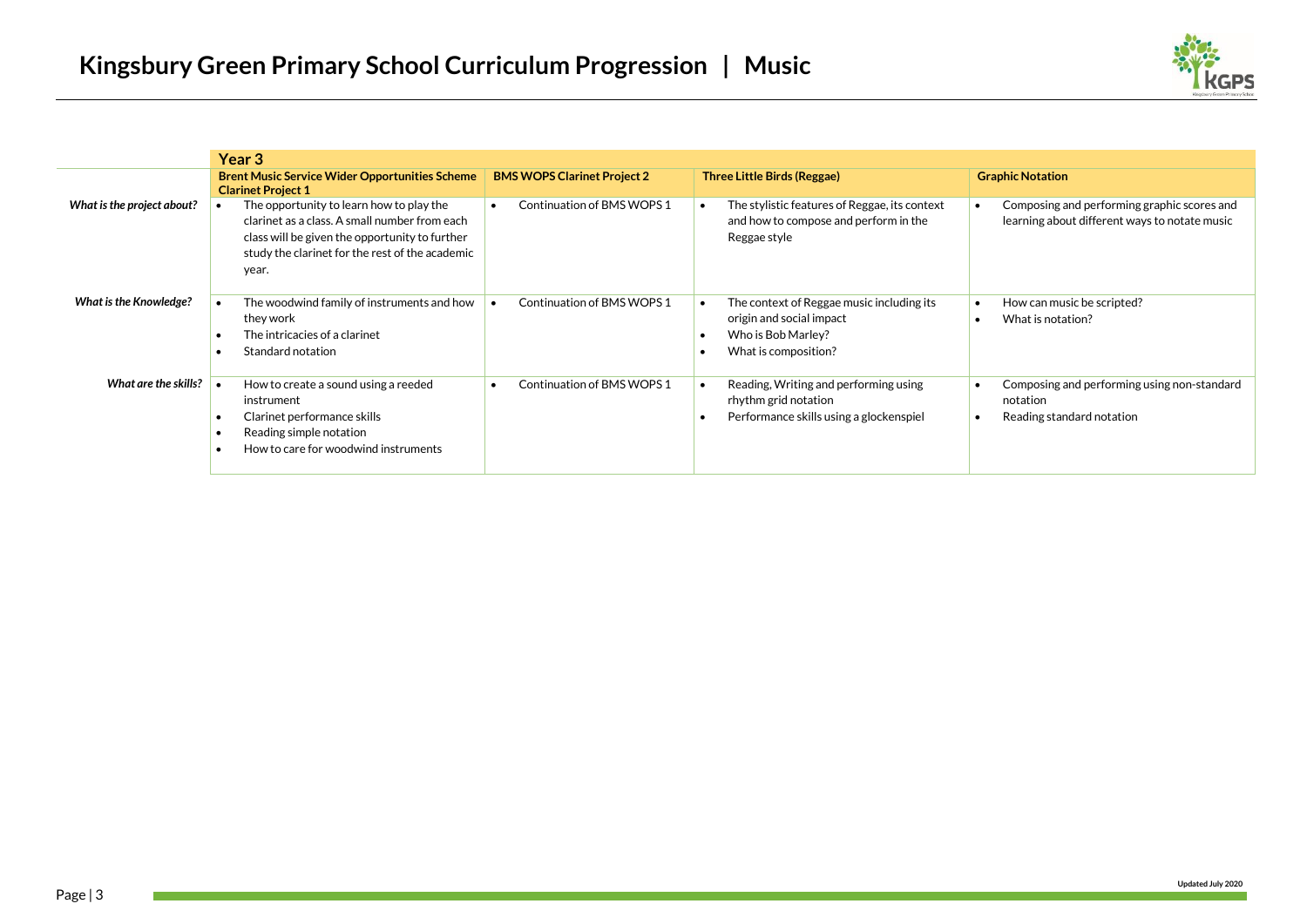## **Kingsbury Green Primary School Curriculum Progression | Music**



|                               | Year 4                                                                                                                          |                                                                                                                                                                          |                                                                                                                                                                                  |                                                                                                                                                       |  |  |  |
|-------------------------------|---------------------------------------------------------------------------------------------------------------------------------|--------------------------------------------------------------------------------------------------------------------------------------------------------------------------|----------------------------------------------------------------------------------------------------------------------------------------------------------------------------------|-------------------------------------------------------------------------------------------------------------------------------------------------------|--|--|--|
|                               | <b>Mamma Mia (Pop Music)</b>                                                                                                    | <b>Stop! (Anti-bullying rap)</b>                                                                                                                                         | <b>Lean on Me (Elements of Music)</b>                                                                                                                                            | <b>Class Ukulele</b>                                                                                                                                  |  |  |  |
| What is the project about?    | The stylistic features of Pop Music and<br>how to perform pop songs                                                             | Introduction to the stylistic features of<br>Hip-Hop. Songwriting and performing a<br>rap song following the theme of anti-<br>bullying                                  | Exploring the different elements of music and<br>their importance in a song                                                                                                      | The opportunity to learn how to play the<br>ukulele as a class. Understanding chord charts                                                            |  |  |  |
| <b>What is the Knowledge?</b> | What is Pop music?<br>How do songs tell stories?<br>What is a verse and a chorus?<br>٠                                          | What are the stylistic features of Hip-<br>hop?<br>What is the difference between<br>rapping and singing?<br>When can rapping or singing be more<br>effective in a song? | The definitions of the elements: Pulse.<br>Rhythm, Pitch, Tempo, Dynamics, Timbre,<br>Texture, Harmony, Structure<br>When can rapping or singing be more<br>effective in a song? | The string family of instruments and how they<br>work<br>The intricacies of a ukulele<br>What is a chord chart?                                       |  |  |  |
| What are the skills?          | How to perform a pop song using vocals<br>and instruments<br>How to appraise a song using knowledge<br>gained in previous years | How to rap clearly and effectively to a<br>rhythm<br>How to write lyrics that send a message<br>Different approaches to writing rap<br>$\bullet$<br>lyrics               | How to change each element in isolation to<br>alter the performance of a song<br>How to identify which elements have been<br>changed                                             | How to create a sound using plucked string<br>instruments<br>Ukulele performance skills<br>Reading chord charts<br>How to care for string Instruments |  |  |  |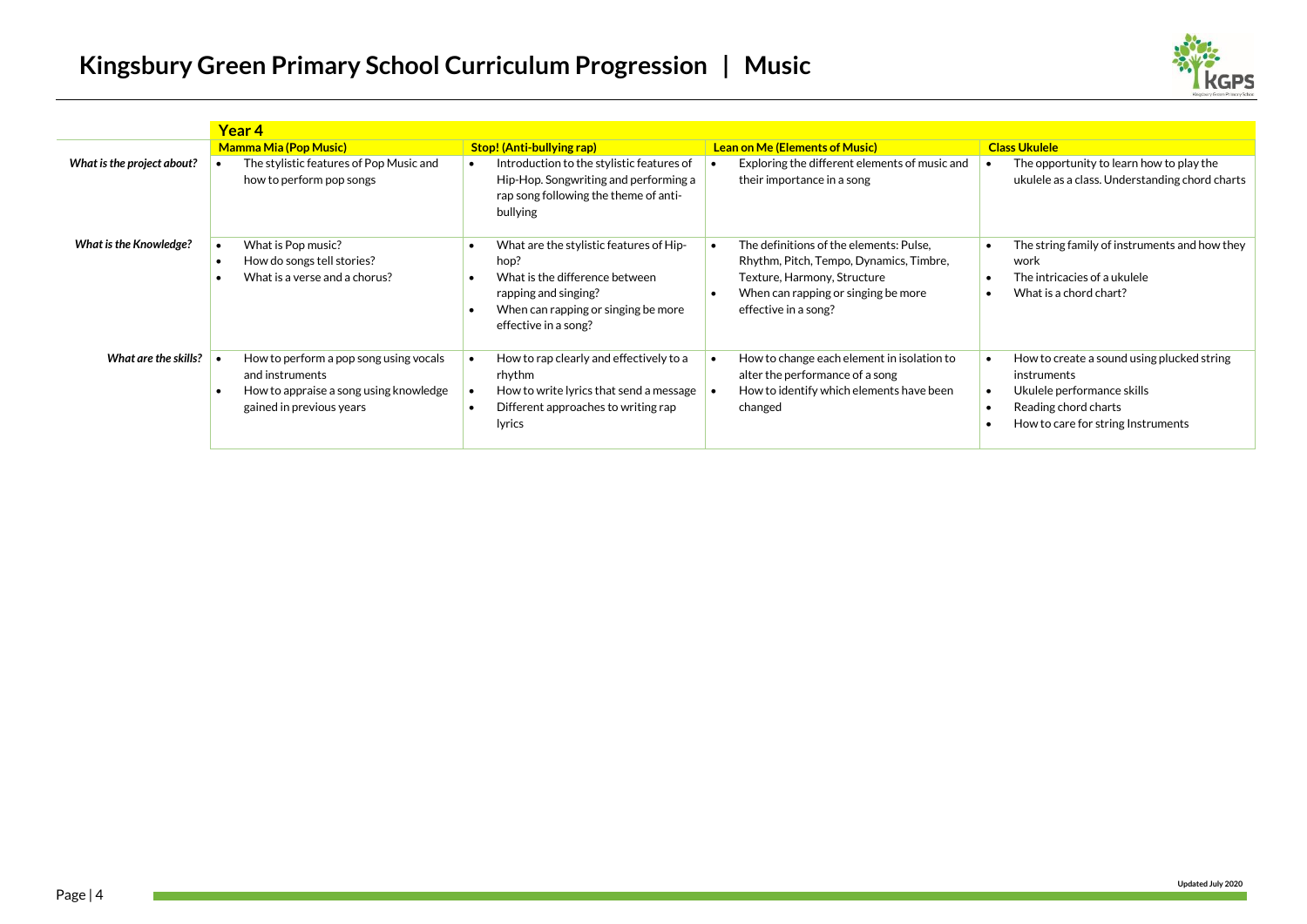

|                               | Year <sub>5</sub>                                                                                                                                      |                                                                                                                                                                               |                                                                                                                                                    |                                                                                                                                          |  |  |  |  |
|-------------------------------|--------------------------------------------------------------------------------------------------------------------------------------------------------|-------------------------------------------------------------------------------------------------------------------------------------------------------------------------------|----------------------------------------------------------------------------------------------------------------------------------------------------|------------------------------------------------------------------------------------------------------------------------------------------|--|--|--|--|
|                               | Lean on Me (Elements of Music)                                                                                                                         | Livin' on a Prayer (Rock Music and Band<br>Skills)                                                                                                                            | The Fresh Prince of Bel-Air (Hip-hop)                                                                                                              | <b>Shakespeare Project (Song Writing)</b>                                                                                                |  |  |  |  |
| What is the project about?    | Exploring the different elements of<br>music and their importance in a song                                                                            | Exploring Rock music and the concept of<br>a band                                                                                                                             | Exploring Hip-Hop, performing and<br>creating raps and beatboxing patterns                                                                         | Telling a Shakespearean story through the<br>$\bullet$<br>medium of lyric writing and performance                                        |  |  |  |  |
| <b>What is the Knowledge?</b> | The definitions of the elements:<br>Pulse, Rhythm, Pitch, Tempo,<br>Dynamics, Timbre, Texture,<br>Harmony, Structure<br>Why is each element important? | What is Rock music and how is it different<br>from other styles of music?<br>What are the stylistic features of Rock<br>-<br>music?<br>What is a band?                        | What is Hip-Hop and how has it<br>influenced modern popular music?<br>What is beatboxing and why was it<br>created?<br>Do all songs need a chorus? | What are lyrics?<br>$\bullet$<br>Different approaches of how to write lyrics<br>$\bullet$<br>The structure of a song<br>٠                |  |  |  |  |
| What are the skills?          | How to change each element in<br>isolation to alter the performance of<br>a song<br>How to identify which elements have<br>been changed                | How to sing and play in the style of Rock<br>- 1<br>How to perform a specific role in a band<br>How to practise and develop your band to<br>be able to perform to an audience | Developing rapping skills<br>How to read beatboxing patterns on a<br>rhythm grid<br>How to create and perform a beatbox<br>pattern                 | Song writing skills including how to use rhyming<br>couplets<br>How to write and perform verses and choruses<br>Vocal performance skills |  |  |  |  |